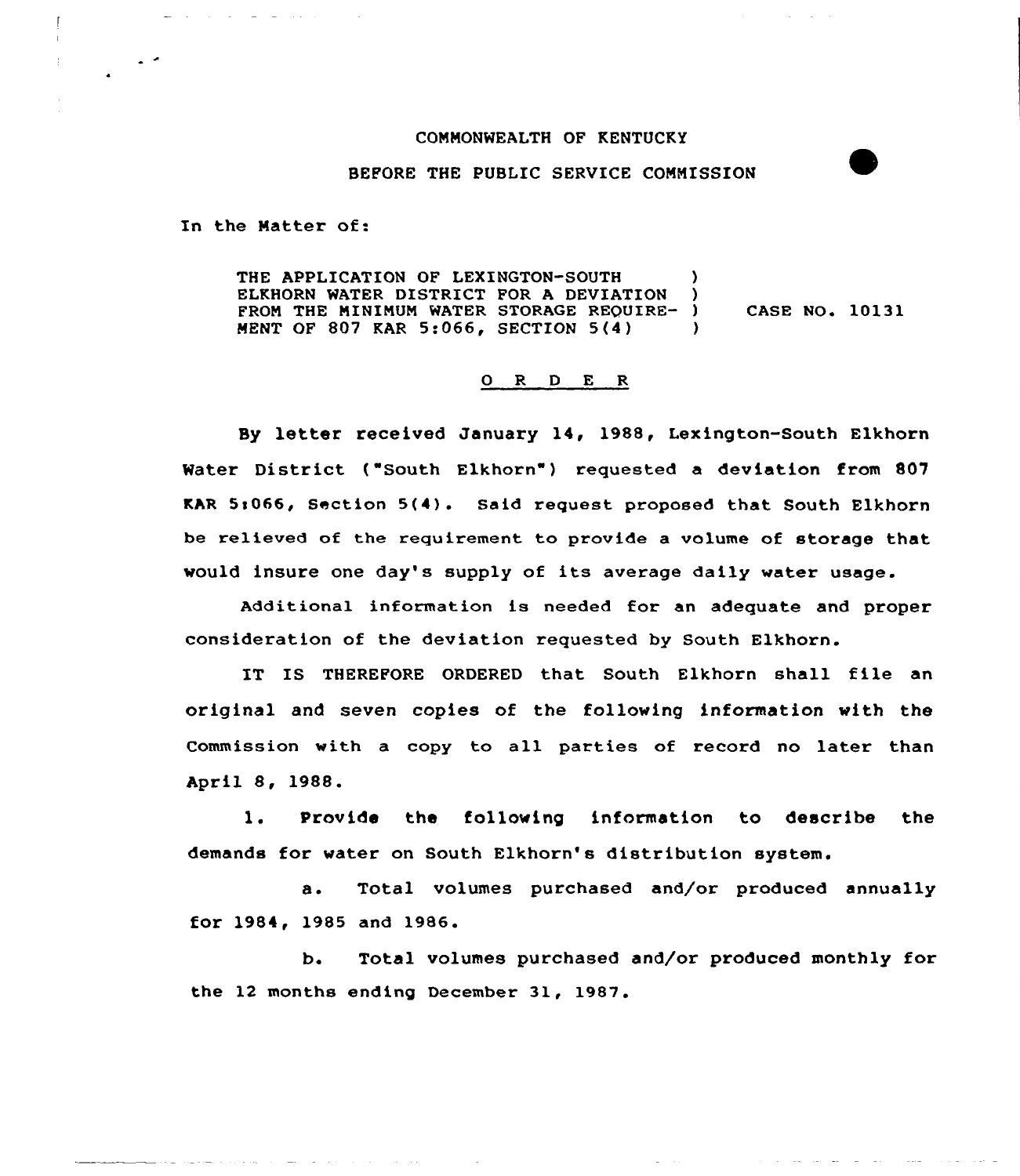c. Average 24-hour volume purchased and/or produced during the 12 months ending December 31, 1987.

 $\epsilon$  .  $\epsilon$ 

d. Maximum 24-hour volume purchased and/or produced during the 12 months ending December 31, 1987.

e. Total days and highest number of successive days that the maximum 24-hour volume was purchased and/or produced during the 12 months ending December 31, 1987.

f. Projected maximum daily demand volumes for <sup>1990</sup> similar to (d) and (e) above. Describe the method by which these projections were made.

2. Provide a map of South Elkhorn's distribution system that shows the location and size of all distribution mains, storage tanks, pumping stations and any other significant features of the system. One inch on this map should not represent more than one mile on the ground.

3. Provide <sup>a</sup> description of each of South Elkhorn's storage facilities including their locations on the system and show total volume of storage on the system.

4. List the difference in volumes betveen total storage and (a) maximum 24-hour volume produced and/or purchased, (b) average 24-hour volume and (c) minimum 24-hour volume.

5. Provide <sup>a</sup> list of South Elkhorn's large volume customers by name and maximum monthly and 24-hour usage by volume and by percentage of South Elkhorn's maximum monthly and 24-hour volumes. Describe these customers' water storage and/or distribution facilities, if any exist, and any sales/purchase agreements now in effect for such customers. Explain any seasonal variations that

 $-2-$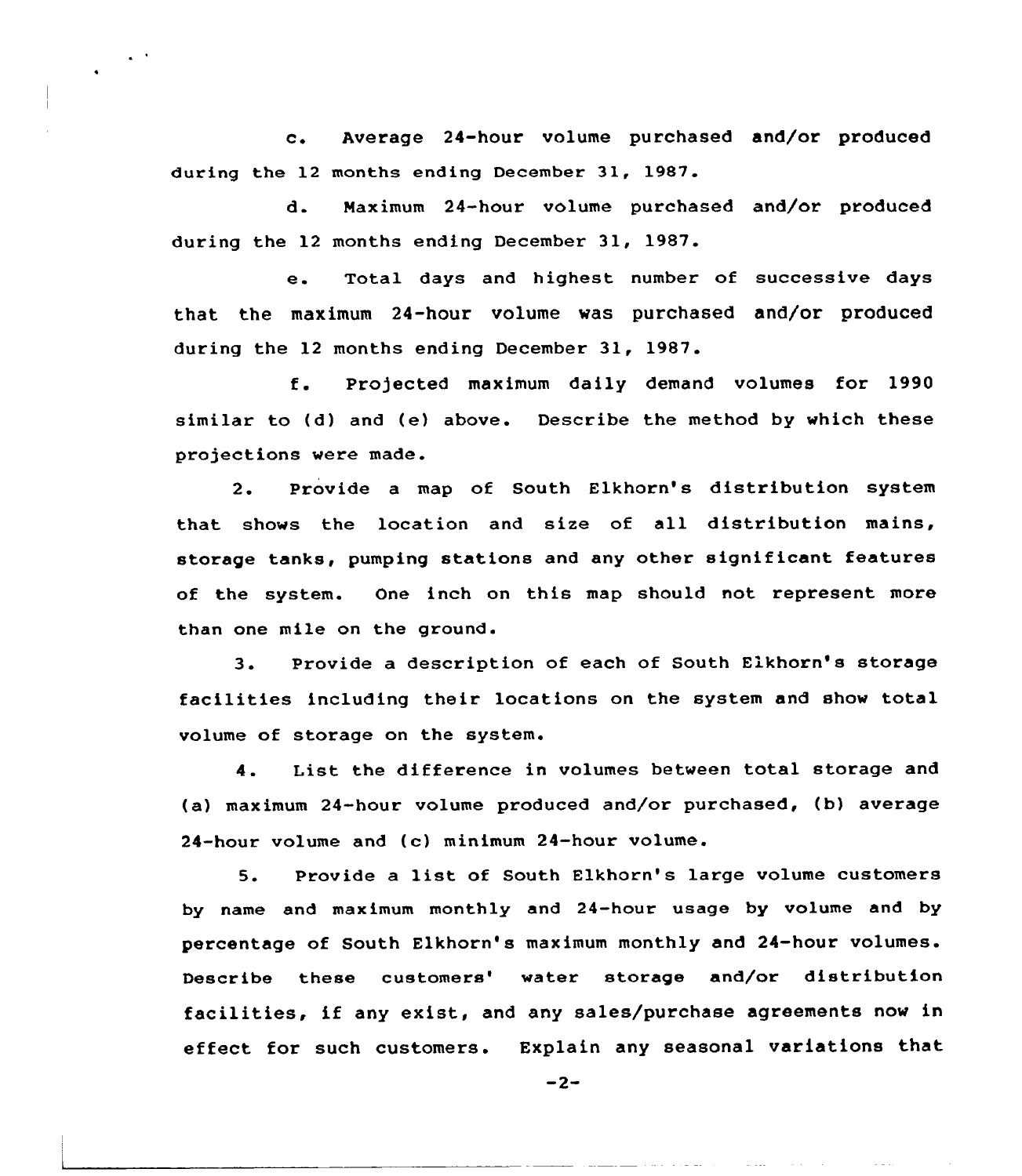affect the purchase volumes of any of these customers. Describe South Elkhorn's curtailment plan, if applicable, to any of these customers. Do not list customers that are purchasing less than five percent of South Elkhorn's maximum monthly volumes.

6. Provide a technical summary of operational deficiencies of South Elkhorn's system that are known from experience or that have been indicated by hydraulic analyses.

7. Show names and addresses of South Elkhorn's customers that are providing critical health services.

8. Show number of hours under present cperating conditions that service can be continued to hospitals, schools and other similar facilities after an. interruption of service by South Elkhorn's supplier when the supply requirements to be met are: (a) maximum 24-hour volume, (b) average 24-hour volume and (c) minimum 24-hour volume. Provide supplemental information as needed to explain how results for (a), (b) and {c) were obtained.

9. Describe past periods of interruption by the supplier for South Elkhorn. List dates and total days or hours of interruption.

10. Provide detailed information on supplier's system that delivers water to South Elkhorn. Include location and capacity of (a) treatment plant, (b) pumping stations, (c) storage tanks and any other facilities required for the delivery of water to South Elkhorn. Give the 24-hour capacity and maximum 24-hour production of plant for the 12 months ending December 31, 1987.

 $\|$ 

 $-3-$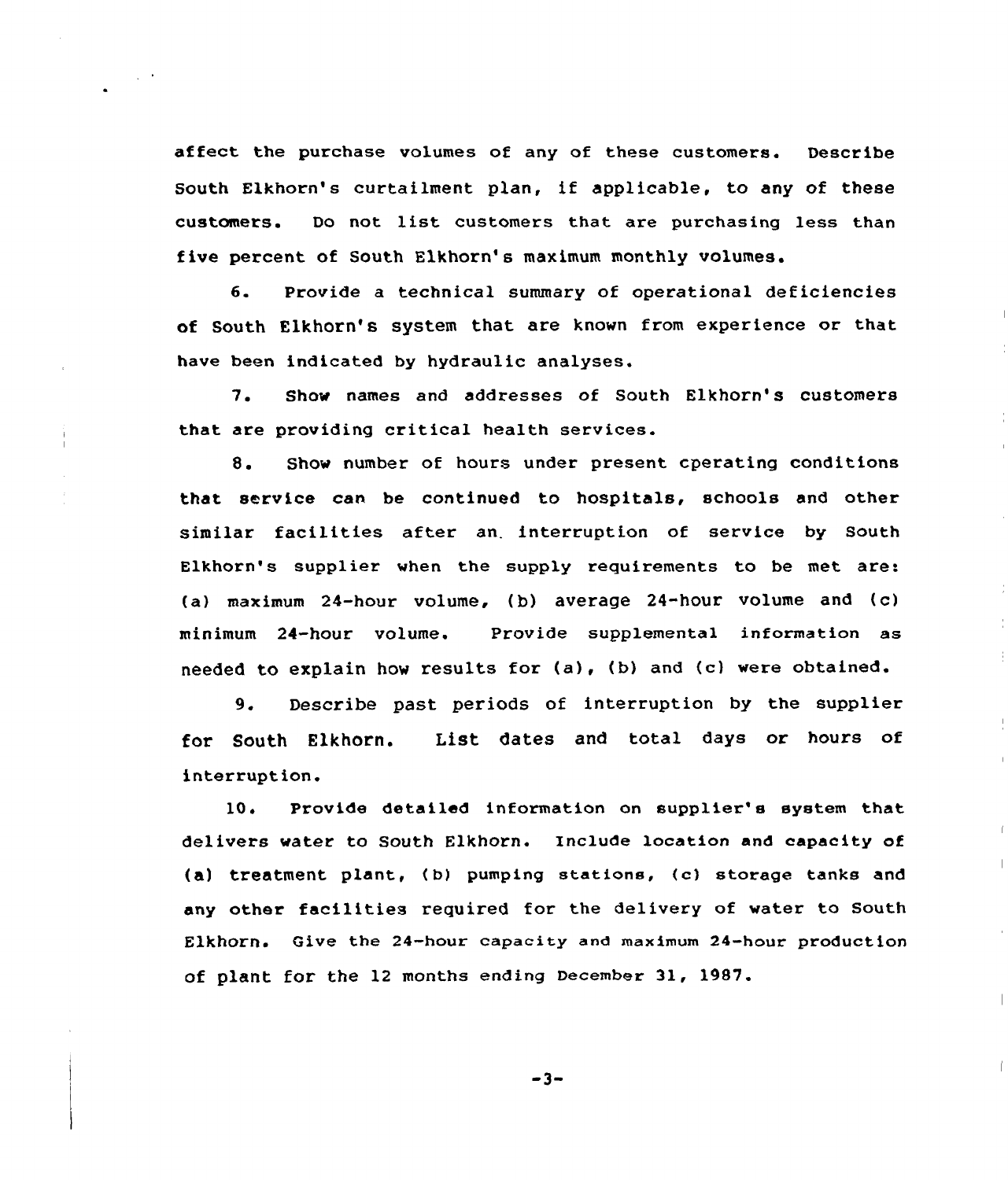ll. Does South Elkhorn's purchase agreement place <sup>a</sup> limit on the daily or monthly volumes that its supplier will furnish? If so, define these limits. If supplier provides certain volumes of storage for South Elkhorn, provide a copy of the agreement that insures the provision of this storage by supplier and a statement reflecting South Elkhorn's assessment of reliability of the agreement. Provide a copy of South Elkhorn's purchase agreement if its particulars cannot be readily described and note the particulars of interest to the instant case. Describe any curtailment aspects of the contract.

12. Describe supplier's capability for delivery of water pressure and volume at each point of delivery to South Elkhorn. Describe those features of supplier's system that limit its capacity for delivery of water pressure and volume to South Elkhorn. Such features may include: (a) distance between supplier's tank and supplier's point of connection with South Elkhorn, (b) size of the connecting main between South Elkhorn and its supplier's tank, (c) capacity of supplier's treatment plant, (d) age of supplier's treatment plant, (e) condition of supplier'8 treatment plant, (f) capacity and condition of supplier's pumping stations and tanks and supplier's general ability to respond to the needs of South Elkhorn.

13. If the Farmers Home Administration ( FmHA") is the holder of either all or a part of South Elkhorn's long-term debt, provide <sup>a</sup> copy of an FmHA letter stating its position with regard to the storage volume provided by South Elkhorn and its request for a deviation from PSC regulations.

 $-4-$